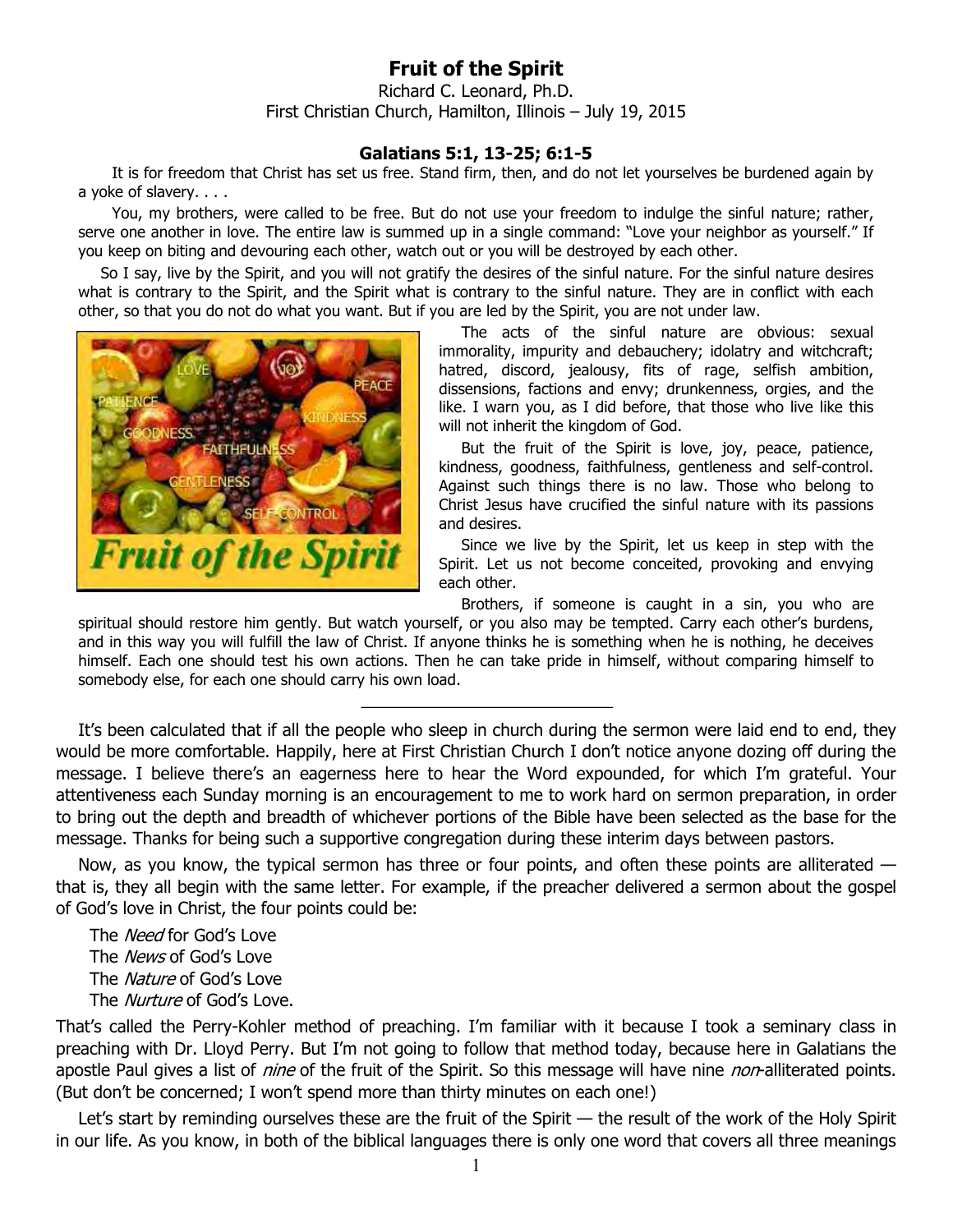we give it in English: wind, breath, and spirit. The Hebrew word *ruach* and the Greek word *pneuma* cover all these ideas, and the translator has to decide which English word to use. The Holy Spirit is the wind, or breath, of God and it signifies his life. The fruit of the Spirit are the outcome of the life and work of Jesus in our midst, both as a body and as individual believers.

I get concerned about folks who want to define Christianity in terms of doctrines, beliefs, or institutions. Those things are important, but Christianity is really nothing other than the *life of Jesus* working through his people, and our life in him. I recall the time Shirley Anne and I had a conversation with two young men who were trying to break out of alcoholism and addiction into faith. Part of our advice to them was to read the Gospels, because we meet Jesus there. The work of the Spirit is the work of Christ. So let's look at Paul's list of the fruit of the Spirit.

(1) The first entry in Paul's list is love, agape. Love is probably the most misunderstood term in the Christian vocabulary. Our culture associates love with *feelings*. People



seek love as a way of finding "happiness" for themselves, and if a relationship doesn't make them happy they discard it. I've been through that scenario myself, but after I began to grow in Jesus I saw how wrong I had been. I was looking selfishly for my own satisfaction, so when some things happened that made me feel worthless and inferior I walked away. Biblical love is a commitment. I know now that I can't say, "I love you" and then walk away ignoring the need of the other person. Love is obedience  $-$  it's doing the right thing whether it feels good or not.



Agape in the New Testament is based on the word hesed in the Hebrew Bible. The word is translated "lovingkindness" in older Bibles, or just "love" in some newer ones, or "steadfast love." It really means "covenant-love," the love God has for us  $-$  and we have

for him — because of his *covenant* with us. God made an agreement with his people, "I will be your God and you will be my people." Love is holding to that commitment, and keeping our side of the agreement — to be God's people and live by his plan for us.

This may sound harsh and austere, more like law than love. Isn't there some kind of "good feeling" in love, for the Christian? Yes, for God's loving covenant is, "I will be your God and you will be my people." The Father always keeps his part of the bargain, and knowing *that* ought to give us a good feeling! Even God's laws for the conduct of life are based on love. He gives us a way to live obediently, because otherwise a sinful lifestyle will destroy us.

(2) Paul's second word is joy**.** I will never forget worshiping in a prestigious church in Boston during my graduate school days. The preacher mounted the high pulpit with great ceremony and began his sermon, [scowling]"I want to speak with you today about the joy of being a Christian." Sometimes we mouth joy but we don't show it, or live it.



I'm not going to get deeply theological here, but there are two sides to joy — the inner and the outer. Both are the work of the Spirit of Jesus in us. Outward joy is a good thing and we do well to follow the apostle Paul's admonition: "Be filled with the Spirit. Speak to one another with psalms, hymns and spiritual songs. Sing and make music in your heart to the Lord, always giving thanks to God the Father for everything, in the name of our Lord Jesus Christ" (Ephesians 5:18-20). This isn't mindless, Mardi-Gras-type hilarity. It's obedience to God's directive, which is so much more satisfying.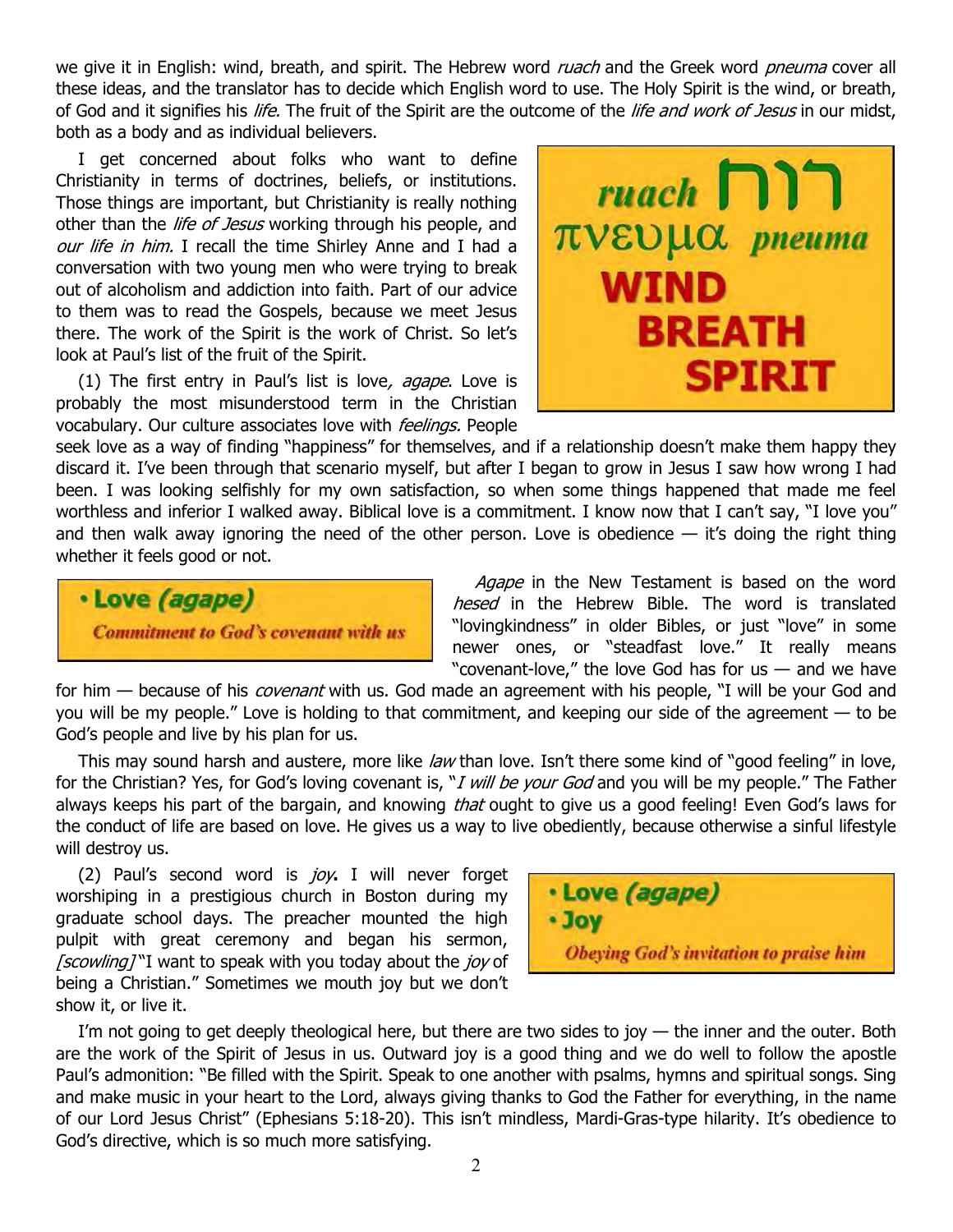When we sing hymns in church, it might be a good idea to listen to ourselves and see whether our singing really reflects that *inner* joy we have in the Lord. For, on the inside, joy is a deep satisfaction with life as God has laid it out for us. And that satisfaction just has to spill out. Isaiah called for the people of God to "put on the garment of praise" (61:3). The joyous life of praise is a kind of uniform we wear as members of the Lord's work force, or soldiers in his army.

Yes, we have problems — we run into things that begin to convince us we have gotten a raw deal in life, and try to steal away our joy. When we put ourselves into the center of the universe, joy goes away. When we see the Lord in the center, joy returns. You're familiar with Joni Eareckson Tada who was paralyzed in a diving accident as a young woman. Having that happen to you would rob anyone of joy. But she once wrote, "I now will to be the way I am," because it's through what happened to her that she found how God could use her to help others, as a speaker and writer. That's real joy, and it's even greater joy to meet with the Lord and give him praise.

(3) Peace is the third quality in Paul's list. After love, peace is probably the second most misunderstood word. Francis Schaeffer used to say that the big goals of Americans are personal peace and affluence. There are two "standard" definitions of peace: (a) the absence of fighting or war, and (b) having our perceived needs met. Neither of these ideas conveys the fullness of the Bible's understanding of peace.

> The Hebrew word is *shalom*, and it means "completeness" or "wholeness." Peace is health. The New Testament equivalent is *soteria*, "salvation." Our English word is related to the word salve, something you put on a wound to help it heal. We're at peace when we are healed of those things that keep us from being what God wants us to be.

Most of the conditions that rob us of our peace come from violating God's covenant, "I will be your God and you will be my people." When we try to solve our problems by ourselves, we've reversed the formula by making *ourselves* into gods. We lose our peace because we've shut out the Prince of Peace. For us to be healed, God has to be God. We can't take refuge only in ourselves and our own resources, or in the help we get from outside sources such as the government — as though the Creator of the universe had no concern about our welfare, nor any involvement in the issues we deal with. As the apostle Peter urges us, "Cast all your anxiety on him because he cares for you" (1 Peter 5:7).

(4) The next fruit of the Spirit that Paul lists is patience**.** Don't ever pray for patience. In Romans 5:3, Paul says that "tribulation worketh patience." If you pray for patience, you may get tribulation!

In a perfect world everything would go our way, and nobody would cause problems for us or make demands on us. Of course, such a perfect world wouldn't be so perfect for anyone else. It wouldn't be so perfect for people with a different agenda, or people who need us even at some inconvenience to ourselves. Because other people have their own needs, we'll never have our perfect world, and we'll just be miserable if we keep hoping for it.

I'm sure everyone has his favorite story of things that have tried his patience — especially, perhaps, with children. The day I moved from a college position in Texas to a pastorate in Illinois my two oldest boys, both teenagers, were going barefoot. Too late, I learned their shoes were somewhere in the inner depths of the moving van. The only solution was a hurried trip to the shoe store. Then there was the time the kids got up on the parsonage

**· Love** *(agape)*<br>· Joy<br>· Peace *(shalom)* 

Healing, the wholeness of a godly life

| · Love (agape)                               |  |
|----------------------------------------------|--|
| • Joy                                        |  |
| · Peace (shalom)                             |  |
| · Patience                                   |  |
| <b>Recognizing that God is at work in us</b> |  |

roof and threw tomatoes down on Hallowe'en trick-or-treaters. I found out about it during a church board meeting, when a neighbor came in to tell us. At times like that my patience was sorely tried and found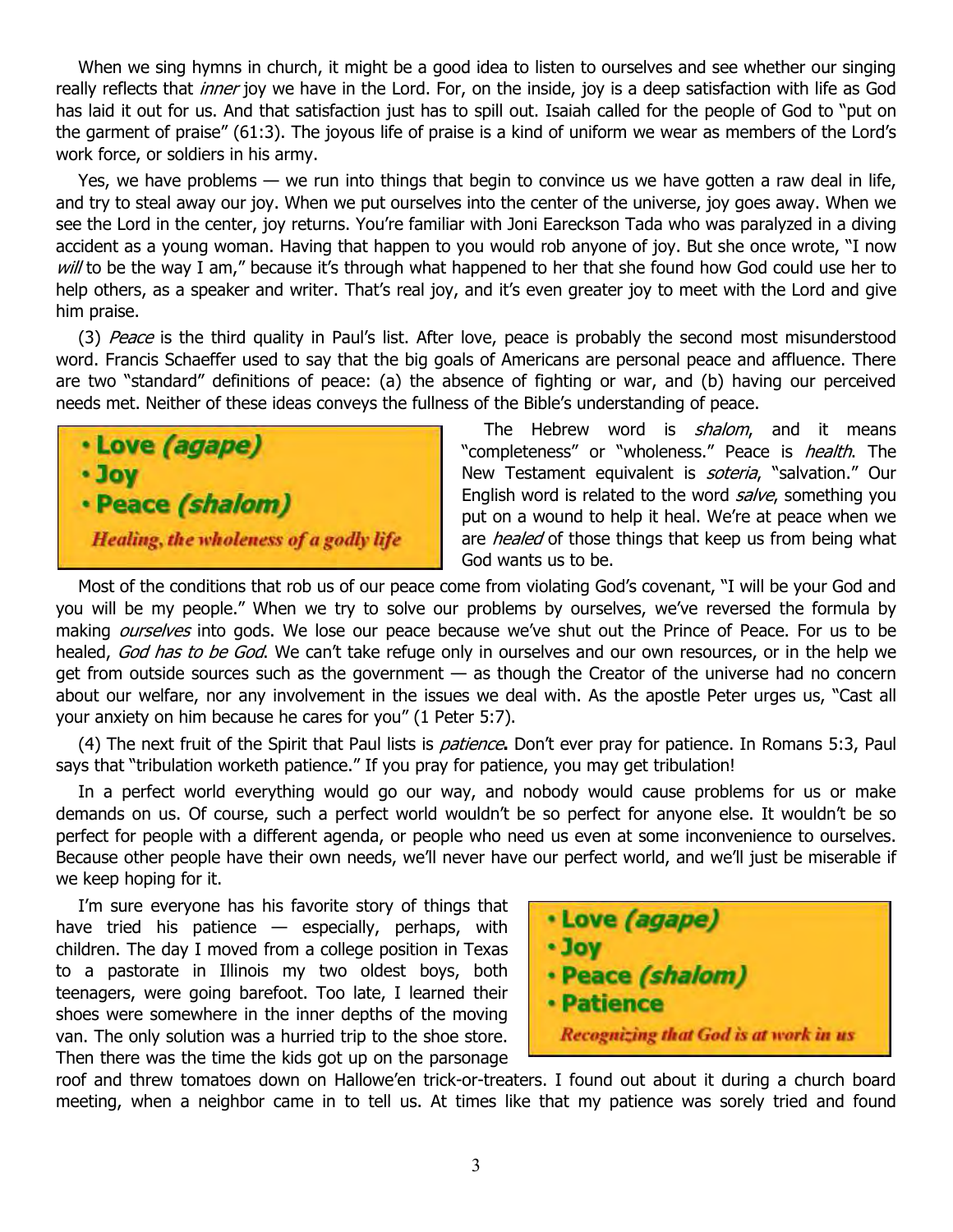wanting. But, over the years, I developed more patience with my kids; I finally learned to "cut them some slack."

The fruit of the Spirit only grows in us when we get ourselves out of the center and let Jesus take his rightful place there. When that happens, things like the exasperating behavior of other people don't bother us like they used to. We understand we have the life we have because God has assigned it to us, and he's in charge of every circumstance. Patience doesn't mean that we excuse the poor behavior of others, or just ignore whatever difficult circumstances we might find ourselves in. Patience doesn't mean we acquiesce to evil and do nothing to overcome it. But patience is the power to endure difficult or disheartening situations in the knowledge that the Lord is at work both in us and in the circumstance we face to bring about the fulfillment of his plan for us. As Paul reminded the Philippian church, "It is God who works in you to will and to act

- · Love (agape)
- $\cdot$  Joy
- · Peace (shalom)
- · Patience
- **· Kindness**

**Mercy toward all, imitating God** 

according to his good purpose. Do everything without complaining or arguing, so that you may become blameless and pure, children of God without fault in a crooked and depraved generation, in which you shine like stars in the universe as you hold out the word of life" (Philippians 2:13- 16).

(5) The next quality on our list is kindness**.** I don't need to say much about this. We all know a kindness, or a "mercy," when we receive one. I couldn't tell you how many times people have been kind to me when I certainly didn't deserve

any favors. Jesus told us to be perfect as our Father in heaven is perfect. If you look at his illustration, you find that God shows his perfection through his impartial mercy: "he makes his sun rise on the evil and on the good, and sends rain on the just and on the unjust." There are lots of people out there — and maybe in here, too — that need our merciful kindness. Paul reminds us to "do good to all people, especially to those who belong to the family of believers" (Galatians 6:10).

(6) Goodness comes next on Paul's list of the fruit of the Spirit. There's more to goodness than being good. The Bible words for *good* also carry a certain sense of being *beautiful* and *satisfying*. In the creation God saw everything he had made "and behold, it was very *good*." Of course we need to be good in the moral sense, but we're also to be good in the sense of, "Wow, this is really *good* food!" Is this why Paul says, "Let your conversation be always full of grace, seasoned with salt?" Jesus told his followers they were the salt of the earth.

- · Love (agape)
- **vot**
- · Peace (shalom)
- · Patience
- **· Kindness**
- **Goodness**

Being creative, interesting as well as godly

I think there's nothing more boring than a bland Christian — and nothing more tiresome than a Christian who wants to talk about himself all the time and never asks you anything about yourself. Over the years I've been invited to eat out, or in the home, with many Christian acquaintances and it's amazing how often, afterwards, I have reflected on how much I learned about *them* and how little they found out about me. (Of course, sometimes that was just as well.)

It's the work of the Spirit of Christ in us to make us not only decent and upright people, but also *interesting* and *interested* people — colorful, thoughtful, and responsive, the kind of folks other people like to have around. Getting close to God makes us *both godly and good*. Are we good in the biblical sense — Hebrew tov, Greek  $kalos$  — not only virtuous and blameless, but also creative and considerate, so that when our conversation with someone has ended they leave with, so to speak, "a good taste in their mouth"?

(7) Number seven on the list of the fruit of the Spirit is faithfulness**.** Some older translations call this faith, but in the Bible faith is primarily faithfulness. Protestants and Catholics have debated for centuries about the relationship between faith and works. That whole issue goes away when we understand *faith as faithfulness*.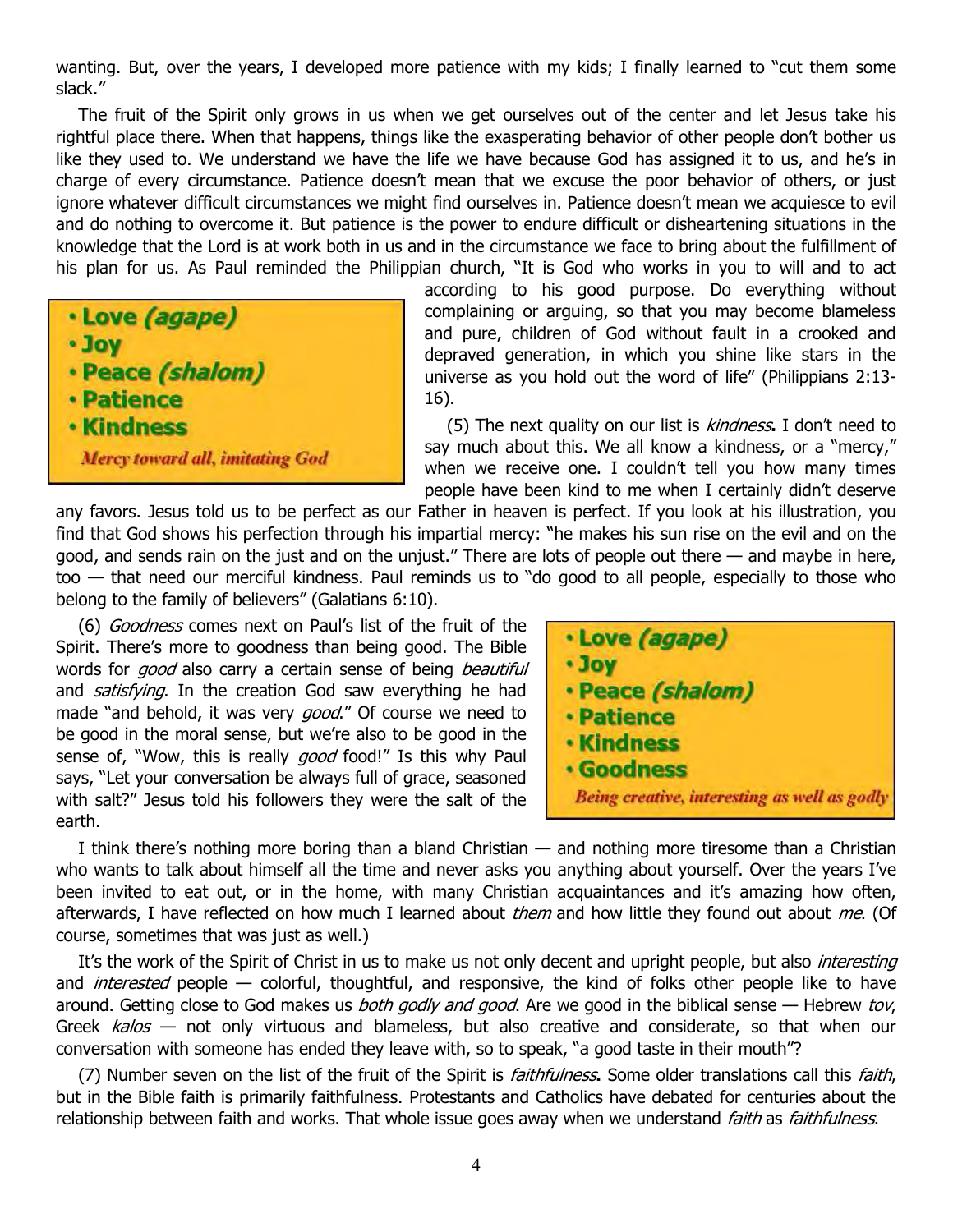I'm going to say something here that may shock you. How do we know somebody is a Christian? Is it because they said a certain prayer one day, or because they believe certain things about God and Jesus, or because they behave a certain way? I'm suggesting we're Christians if we stick with Jesus. Christianity is Jesus, and being Christian is knowing him. We can believe all the right stuff and make all the right moves, but at the end of the day we don't want to hear Jesus say, "Depart from me, I never *knew* you."



Again, it comes back to the covenant God made with us: "I will be your God and you will be my people." Faithfulness means sticking with our brothers and sisters in the faith. In a day of distractions there are lots of things that could pull us away from our Christian community and send us off to do our own thing, like the Lone Ranger. Did you ever try to fire up your grill with just one charcoal briquette? You see the point — to have any fire in us we need to stick with Jesus and those who belong to him. The loyalty we have to the body of Christ is a fruit of his Spirit at work in us. Faith is the loyalty we have to Jesus that causes to exclaim, with the disciple Thomas, "My Lord and my God!" (John 20:28).

(8) The next-to-last word is gentleness**.** This is often translated as meekness. Being meek isn't a highly prized quality today, but maybe we misunderstand what the Bible means. Do you remember who the meekest man in the Bible is, other than Jesus? Numbers 12:3: "Now the man Moses was very meek, more than all men that were on the face of the earth." Some translations say *humble*, but that hardly describes Moses, the man who stood up to Pharaoh, stood up to the Israelites, and even, in effect, stood up to the Lord — that was the time he told him, "Either forgive this sinful people or 'blot me out of your book'" (Exodus 32:32).

God had called Moses to do a job and Moses wasn't going to be stopped by circumstances. That was his meekness. Psalm 37 says, "The meek shall inherit the land," a verse Jesus quotes in the Beatitudes. In 1911 Charles Kennedy wrote a play called "The Terrible Meek" (I saw it in a church once). If the meek are going to inherit the land there is certainly something terrifying about them.

Some years ago I befriended a K-Mart checkout clerk named Dhiru. He and his family were from India. Dhiru had three jobs: he worked for K-Mart, he worked as a chemist, and he worked for the Postal Service. His wife also worked for a small manufacturing company where everyone spoke their

- · Love (agape)
- . Joy
- · Peace (shalom)
- · Patience
- **· Kindness**
- **Goodness**
- · Faithfulness
- **Gentleness**

Living by God's plan instead of the world's

language, Gujarati. Their oldest daughter also worked as a clerk for K-Mart. Dhiru invited us twice to share a meal with his family; the first time it was in their rented apartment, the second time in a brand new home in a Chicago west suburban development. Both times we sat on the floor because they didn't use chairs or even have them. Dhiru and his son, who was planning to become a doctor, took me into the little "chapel" room in their house where they would "play their guard" — pray to their god, a figure with an elephant's head. There are lots of meek people like Dhiru in our midst. They come here, they take the lowest-paying jobs, they work day and night, and in five or six years they own their apartment building, a business, or a new home.

People like Dhiru and his family are destined for eternity without Christ unless they meet him *here*. But they show us how powerful meekness is, even in the life of an unbeliever. The principles of God's kingdom work for everyone who follows them  $-$  not just Christians  $-$  because they're built into God's management of the universe. So the meek of any kind are *terrible*, because they will take over the earth.

Meekness is living by God's plan instead of trying to invent your own — acting in humility and responsibility and determination, instead of from resentment or competitiveness or trying to take the easy way out. Meekness is doing things God's way with the help of his Holy Spirit.